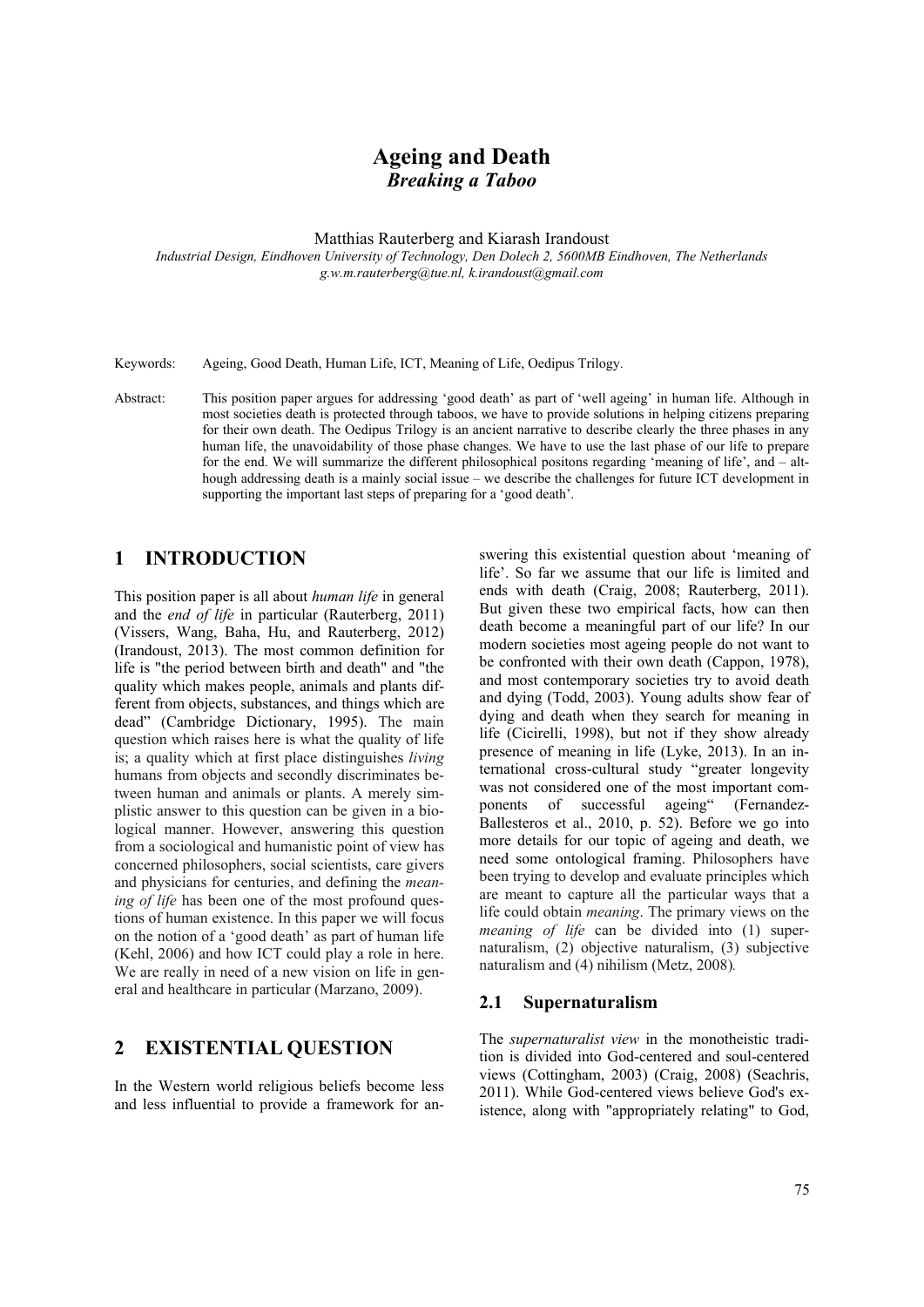ICT4AgeingWell 2015 - International Conference on Information and Communication Technologies for Ageing Well and e-Health

is both necessary and sufficient for a meaningful life, soul-centered views suppose having a soul and putting it into a certain state makes life meaningful, even if God does not exist. In God-based views meaning in life is that one's existence is more significant, the better one fulfills a purpose God has assigned. Common idea is that God has a plan for the universe and that one's life is meaningful to the degree that one helps God realize this plan, perhaps in the particular way God wants one to do so. Fulfilling God's purpose (and doing so freely and intentionally) is the sole source of meaning, with the existence of an afterlife not necessary for it (Levine, 1987) (Cottingham, 2003). Life would be meaningless, if a person failed to do what God intends him to do with his life. Generally, soul-centered view considers that meaning in life comes from relating in a particular way to an immortal, spiritual substance that supervenes on one's body when it is alive and that will forever outlive its death. If one lacks a soul, or if one has a soul but relates to it in the wrong way, then one's life is meaningless (Adams, 2002).

## **2.2 Objective Naturalism**

The *objective naturalism* view proposes a physical life without believing in presence of a supernatural reality (Hartshorne, 1996). According to this view, a meaningful life is possible and the meaning of life is connected with solid or intrinsic nature and is independent of mind- related matters. In other words, a meaningful life by objective naturalism is not constituted based on a person's choice or will, instead it is presented by inherently worthwhile or finally valuable conditions. Objective naturalism is distinguished from subjective naturalism by its emphasis on mindindependence. Morality and creativity are widely held instances of actions that give meaning to life. These actions are meaningful regardless of whether any autarchic agent (including God) believes them to be or seeks to engage in them. To obtain meaning in one's life, one ought to pursue these actions.

### **2.3 Subjective Naturalism**

Similar to objective naturalism, subjective naturalism posits a meaningful life without believing in existence of a supernatural reality, however the current view proposes that life is a function of what a person wants or chooses. Therefore meaning of life varies among different people, as mental status of one person varies from another. Common views are one's life is more meaningful if, the more one gets what one happens to want strongly, the more one achieves one's highly ranked goals, or the more one does what one believes to be really important. "Lately, an influential subjectivist has asserted that the relevant mental state is caring or loving, so that life is meaningful just to the extent that one cares about or loves something (Frankfurt, 1988).

Even though objective and subjective naturalism disagree on the conditions for meaningfulness, both are united in their rejection of supernaturalism and necessity of God in order to secure a meaningful life. In this way, both forms of naturalism can be thought of as optimistic naturalisms, which agree that meaningful life is possible in a godless universe.

### **2.4 Nihilism**

Despite above mentioned views, which believe in presence of a meaningful life, nihilism or pessimistic naturalism denies existence of a meaningful life at all. As some forms of nihilism is related to boredom or dissatisfaction of human in life; in general, nihilism argues that life is without objective meaning, purpose, or intrinsic value, and if there would be a value, there is no base for that. Most commonly, Friedrich Nietzsche is the most often cited philosopher associated with this life view (Hartshorne, 1996). The idea shared among many nihilists is that there is something inherent to the human condition that prevents meaning from arising, even if God would exist. For instance, some nihilists make the Schopenhauerian claim that our lives lack meaning because we are invariably dissatisfied; either we have not yet obtained what we seek, or we have obtained it and are bored (Martin, 1993).

All these reading disclosed how drastically opinions varied on the 'meaning of life'. A question that has a quite simple formulation has disputed complex opinions; opinions which contradict or even counteract each other. So, when talking about a society and designing (designs which target cultural issues; (Rauterberg, Hu, and Langereis, 2010)) for a society means considering all these opinions (Vissers et al., 2012).

# **3 POSSIBLE ANSWER(S)**

Every human being walks a unique path through this life. What happens in the life, regardless of being religious or non-religious, is in essence the salvation history of that person (Girolimon, 1994). Probably all people on this planet have this in common. In many cultures and religions there was and still is the conception that life happens in distinctive phases,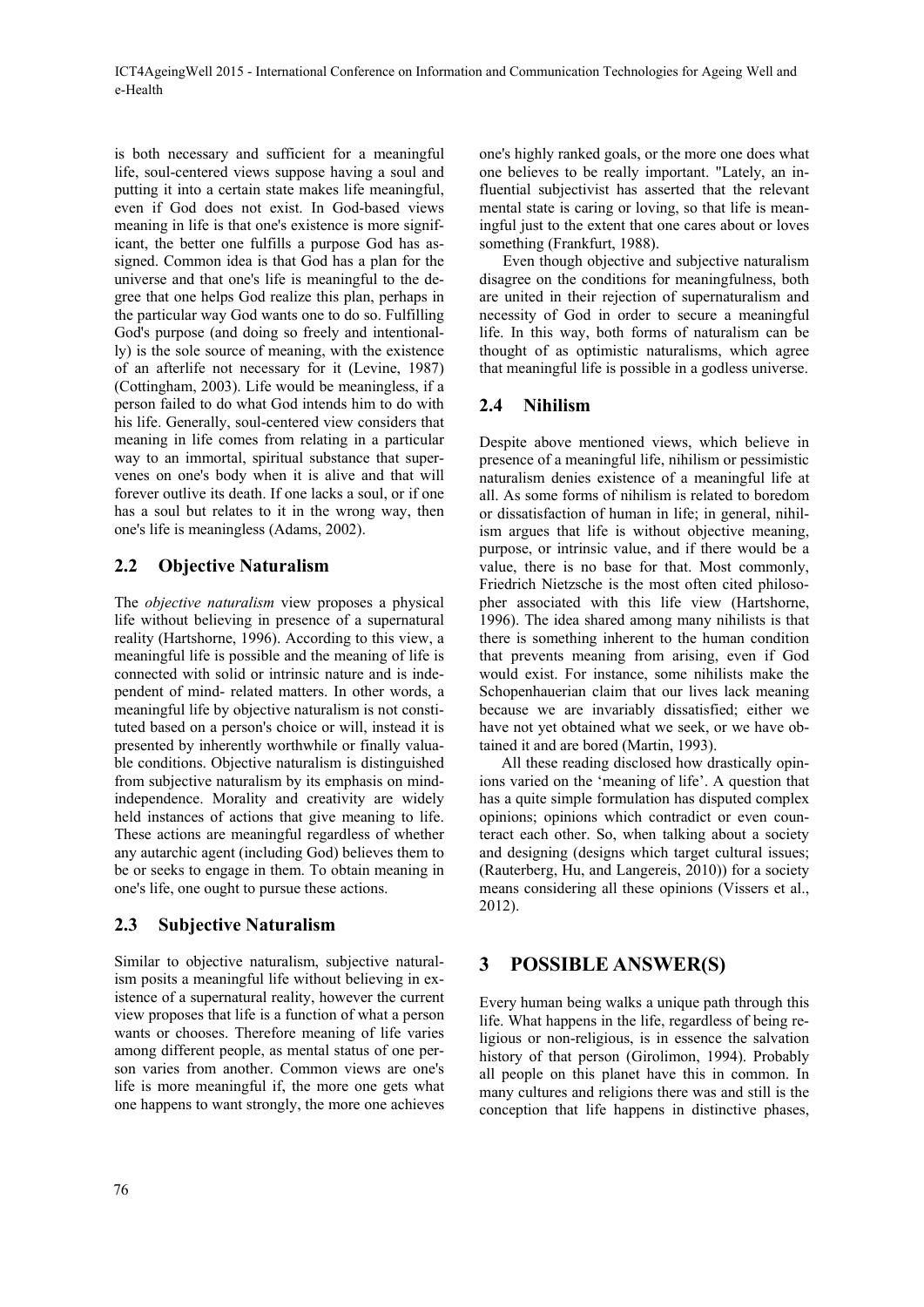each with a specific content, which were thresholds for the next entrance (Rauterberg, 2011). Therefore, it still is important to cross these phases consciously and with the right effort. "When the time was right the community prepared together with that person, symbolized the transition often with a rite and celebrated the moment. This partition of life was an attempt to procure conscious life" (Vissers et al., 2012). In contemporary societies, little is left from the earlier union of rites; however, the perception of phases and transitions is still present in religious and nonreligious people (Bax, 2009). These phases can also be considered as ongoing processes of learning and discovering that life is not all about ego, enjoyment and achievement, but it is about living; living with love, receptiveness and thus becoming a mild, responsible and peaceful human being. A truly free human being who knows what resignation is.

We can identify three main phases during each individual life that are mostly common among different cultures: (1) childhood, (2) adulthood, and (3) retirement. Of course we have also to consider the phase before life (by coming into life through birth), and the phase 'after life' leaving life through death. In case of the supernaturalism we have to deal with five different phases; for all the other four ontological positions we can focus on the central three phases only.

What is noticeable is that our lives are rich with combinations of three major concerns in each of those phases: *love* in (1), *power* in (2) and *death* in (3) (Salem and Rauterberg, 2005). It seems that power is the most attractive concern with utilizing on death, and love the most desired means used to overcome selfish and egoistic power (Gandhi's doctrine of non-violent protest and civil disobedience to achieve societal transformation has been hugely influential worldwide (Fischer, 1983)).

Our trilogy of emotional concerns – love, power, death - has been developed by looking at several elements of human history, culture and religions e.g. remarkable events, lasting buildings and work of art that have a certain historical or cultural value. Indeed historical events are all reported within the perspective of one of the three concerns (e.g. king legends, wars and love stories). It is cross cultural and cross centuries (Mahabharata 5BC – 2AD, Shakespeare works such as Macbeth 1605-1606 AD, and Romeo and Juliet 1594-1595 AD) (Salem and Rauterberg, 2005).

The three phases of life and the necessary transformation between those is fully captured in the ancient occidental *Oedipus trilogy* (Sophocles, 2000), first in 429 BC publicly performed in the polis of

Athens to educate and prepare all citizens for their life divided in three parts (Higgins and Higgins, 2011). The whole tragedy in the Oedipus trilogy is outlined in three separate books emphasizing different aspects of human life and fate (Sophocles, 2000). The life of Oedipus is described in three parts:

*Part-1* in which - triggered by a special prophecy - *Oedipus* as a baby was sentenced to death by his own parents *Laius* and *Jocasta* (king and queen of Thebes), but survived through the mercy of the executioner; Oedipus grew up at *Polybus'* neighbouring kingdom, and become finally king of *Thebes* as the oracle *Creon* predicted already after his birth.

*Part-2* in which king *Oedipus* ruled *Thebes* and had four children with *Jocasta*: *Antigone* and *Ismene* (daughters) and *Eteocles* and *Polynices* (sons); when he was forced to find out that he had unintentionally killed his father *Laius* and had married his mother *Jocasta*, he felt deeply ashamed.

In the final *part-3 Oedipus* was so shocked about what he had done that he wanted to do penance by blinding himself and searching for a way into the *Hades* to become dead. His two daughters helping him preparing for death accompanied him on this last journey.

All three transitions from (1) being born into childhood, (2) childhood to adulthood, and (3) adulthood to retirement are inherently in a tragic manner unavoidable to the character Oedipus; this was and still is the main message to all citizens: Life contains and requires these necessary and unavoidable transformations from one phase to the other!

The final and most challenging fourth transformation is *death*. As long as humans are mortal, any normative concepts prolonging life at any costs seems highly questionable (Cosco, Stephan, and Brayne, 2013). Of course, humans can live longer in the future than today (WikiPedia, 2014); however they still will be mortal. Instead of avoiding facing death, effective preparation for this ultimate transformation is preferable and therefore recommendable (Levine, 1987). Any culture and society neglecting this can be considered incomplete and bound to become inhumane (Leighton and Hughes, 1955) (Platt, 1963) (Sankar, 1991) (Martinedale, 1998) (Lamb, 2014).

#### **3.1 The 'Good Death'**

Through the enlightenment period in the West most of the rituals and other mystical ingredients seem not at all or at least hardly applicable in Western cultures although any healthy society seems to have a fundamental need for intergenerational communica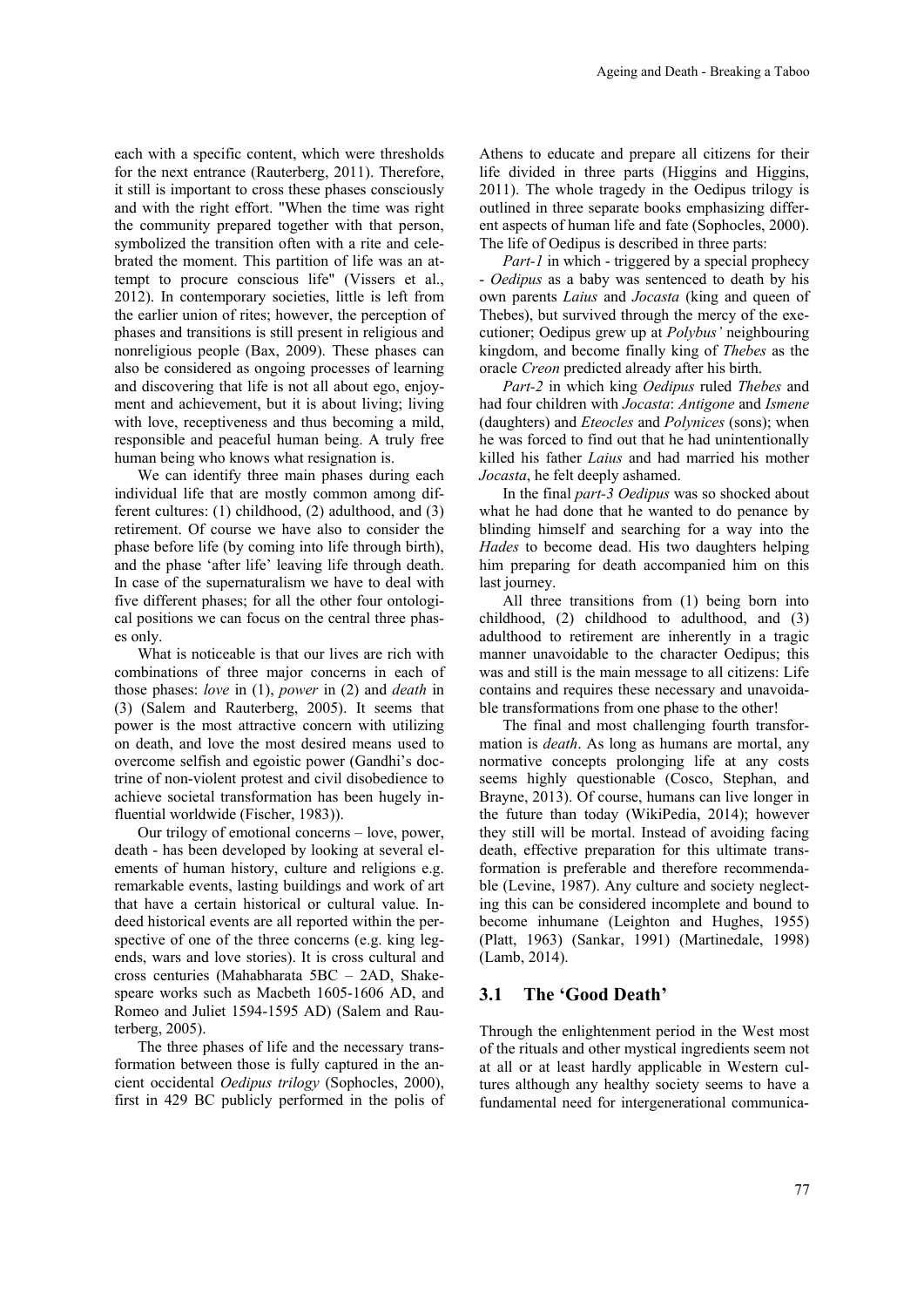tion supported by rituals (Rappaport, 1999). The disappearance of rituals in our contemporary societies seems to be influenced amongst others by urbanization (Bax, 2009), and urbanization has a negative effect on the mental health of citizens (Lederbogen et al., 2011). Busselle, Ryabovolova and Wilson (2004) argues that content (i.e. norms, values, beliefs) with the potential to transport culture is very important to cultivation effects, in particular when the citizen is actively involved in the acquisition of the cultural content.

The ending of life' might be a process wherein life is gradually extinguished, or a momentary event. The momentary event can be understood in three different ways (Luper, 2009a): (1) *Denouement death*, the ending of the dying process; (2) *threshold death*, the point in the dying process when extinction is definite; and (3) *integration death*, when the physiological systems of the body irreversibly stop to function as an integrated whole.

There are also three main philosophical views on death concerned with the reality of human being: (1) *animalism* (Olson, 2007), (2) *personism* (Luper, 2009b), and (3) *mindism* (Olson, 2007). The *animalism* view suggests that we as human beings persist our existence to remain the same 'animal'. In this view death is an irreversible end to all critical processes, which maintain such existence. The *personism* view says that we have self-awareness, it is mostly involved with our psychological characteristics, and loss of such characteristics results in death. The *mindism* view indicates that regardless of having self-awareness, we are minds and persist to remain the same mind. In this philosophy death is an irreversible end to the processes that maintain existence of our minds.

Understanding death from these three point of views have different significances, for example dementia affects psychological characteristics (personism view), but not the mind (mindism view). It can be imagined that our mind can survive death, when the body is already gone (assuming that mind is not a part of the body). These examples show that the way mindists interpret and understand death is different from animalist. In conclusion, approaching death by different philosophical views has different implications. Nevertheless, almost all of us want to die in peace.

The phrase 'good death' as used in Kellehear (1984) refers to the preparations around the death scene initiated by the dying. It has little to do with the theory and philosophy of Euthanasia - a term often translated from its Greek sources as meaning 'good death'. Following Kellehear, the 'good death'

is set in motion by the dying person him or herself timely before the actual dying process. It is a set of culturally sanctioned and prescribed behaviours, designed to make death meaningful. "These behaviours range from preliminary discussions with physicians about life extending technologies, buying a grave plot or stone, making a will, to talking about death with family and other kin, making peace with God/s, and so on" (1984, p. 8). Although it is difficult to investigate such tabooed topic (Walter, 2008), many societies cross cultures and through time seem to have had and still have concepts of a 'good death'.

## **3.2 Possible ICT Support**

According to Korhonen, Nordman and Eriksson (2014) technology as a concept has three implications: (1) technology is ICT based devices and products to provide different services; (2) technology refers to a process consisting of methods for helping people; and (3) technology as a service indicates the production of care by technology. Unfortunately, the ethics of technology has yet not been fully established as a guiding principle. In the overview by Korhonen et al. some studies excluded completely ethical reflections. Many studies in this overview "discussed the ethics of technology as benefits such as improved communication and symptoms management, and the simple use of e-health services whilst others remained critical presenting ethical problems such as unwillingness and the inability to use technology, or conflicts with human aspects or questions of inequality." These issue are of serious concerns for future research.

Now we will discuss the expressive possibilities provided by emerging technology and upcoming design frameworks for supporting the dying process ending with death (Corr and Corr, 2012). We can distinguish the use of ICT in the last life phase as (1) supporting the preparation for dying, (2) supporting the dying event as such, and (3) support for connecting with after-life.

*(1) Support the preparation for dying:* Possible support through ICT preparing for dying is any application easily accessible for elderly to take actions; such applications can provide getting an overview over life extending technologies [see for more at (WikiPedia, 2014)], organizing the dying event including funeral (WikiHow, 2014), support lack of social bonding (Davis, Hu, Feijs, and Owusu, 2015), providing internet based discussion forums around dying [e.g. see (Explore-Ideas, 2011)],

*(2) Support the dying process:* Tele-health was being used by a range of health professionals (e.g. in on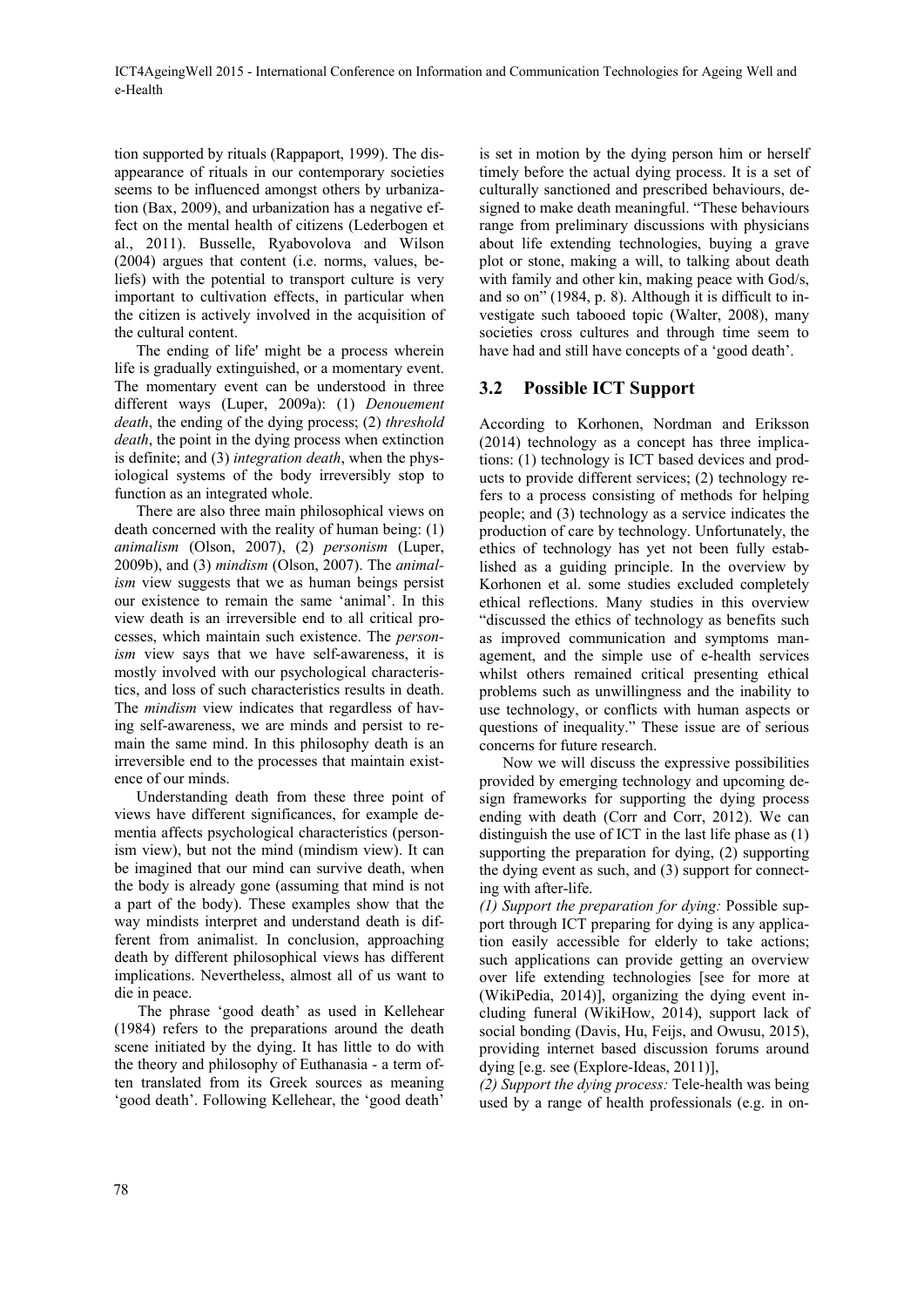cology care settings) that included specialist (i.e. palliative) care, hospices, primary care settings, nursing homes and hospitals as well as dying people (Kidd, Cayless, Johnston, and Wengstrom, 2010). The most common ICT based products and services are advice services for palliative care patients, outof-hours telephone support, carers and health professionals, videoconferencing for interactive case discussions, consultations and assessments, and training and education of palliative care and other health-care staff. Kidd et al. suggest "that current technology is usable and acceptable to patients and health professionals in palliative care settings." A major advantage of robotic-assisted dying is that the robot would always assist those dying persons that are genuinely eligible, and thus such persons would not be at the mercy of a willing care giver in order to have some control over the timing and manner of their death (van Rysewyk and Pontier, 2015).

*(3) Support to transcendent death:* Advanced technology can be used to establish a legacy through leaving a digital trace for next generations, etc. Today we can already talk to people from the past through appropriately designed conversational agents, e.g. Confucius chatbot (Wang and Nakatsu, 2013) (Wang, Khoo, Nakatsu, and Cheok, 2014). This technology could be used to build partner models as virtual communication agents to overcome the isolation of high aged elderly.

## **4 CONCLUSIONS**

The first conclusion we can draw regarding ICT involvement support dying, is that we have to take the ontological position of our end users into account. Next to this, we need to know the local social setting for something close to 'good death'. However, foremost we have to acknowledge that at the end of each individual life on earth is the death. Facing this, any society is well advised to prepare their ageing citizens for dying instead of ignoring it. ICT can play a mediating role in enabling ageing people to prepare for this last challenge. The problem addressed in this paper is mainly a societal challenge and not primarily a technological one. We need a social and ethical discussion how and when to prepare for and especially support dying, because death gives meaning to life!

#### **ACKNOWLEDGEMENTS**

We are very grateful for all discussions about this

topic (in alphabetic order): Ehsan Baha, Loe Feijs, Shadi Kheirandish, Ryohei Nakatsu, Ben Salem, Naoko Tosa, Maarten Verbeek, Martien Vissers, and many others. This paper was partially supported by the Industrial Design department of TU/e and School of Design, Jiangnan University, China.

#### **REFERENCES**

- Adams, E. M. (2002). The meaning of life. *International Journal for Philosophy of Religion, 51*(-), 71-81.
- Bax, M. (2009). Generic evolution. Ritual, rhetoric, and the rise of discursive rationality. *Journal of Pragmatics, 41*(4), 780-805.
- Busselle, R., Ryabovolova, A., and Wilson, B. (2004). Ruining a good story: Cultivation, perceived realism and narrative. *Communications, 29*(3), 365-378.
- Cambridge Dictionary, o. (1995). Life. Cambridge (UK): Cambridge University Publisher. Retrieved October 22, 2012, from http://dictionary.cambridge.org/ dictionary/british/life.
- Cappon, D. (1978). Attitudes of the ageing toward death. *Essence, 2*(3), 139-147.
- Cicirelli, V. G. (1998). Personal meanings of death in relation to fear of death. *Death Studies, 22*(8), 713-733.
- Corr, C., and Corr, D. (2012). *Death and Dying, Life and Living* (7th ed.). Boston: Cengage Learning.
- Cosco, T. D., Stephan, B. C. M., and Brayne, C. (2013). Deathless models of aging and the importance of acknowledging the dying process. *CMAJ: Canadian Medical Association Journal, 185*(9), 751-752.
- Cottingham, J. (2003). *On the Meaning of Life*. London: Routledge.
- Craig, W. L. (2008). The absurdity of life without God. In W. L. Craig (Ed.), *Reasonable Faith: Christian Truth and Apologetics* (3rd ed., pp. 65-90). Wheaton, IL: Crossway Books.
- Davis, K., Hu, J., Feijs, L., and Owusu, E. (2015). Social Hue: A subtle awareness system for connecting the elderly and their caregivers. In *Pervasive Computing and Communications Workshop (IEEE PerCom Workshop)*. Los Alamitos: IEEE Press.
- Explore-Ideas. (2011). Death and Dying. internet: exploreideas. Retrieved January 22, 2015, from http://www.explore-
- ideas.com/index.php?category=Death\_and\_Dying.
- Fernandez-Ballesteros, R., Garcia, L. F., Abarca, D., Blanc, E., Efklides, A., Moraitou, D., et al. (2010). The concept of 'ageing well' in ten Latin American and European countries. *Ageing and Society, 30*(01), 41-56.
- Fischer, L. (1983). *The essential Gandhi*. New York: Vintage Books.
- Frankfurt, H. G. (1988). *The Importance of What We Care About: Philosophical essays*. New York: Cambridge University Press.
- Girolimon, M. T. (1994). Hugh of St Victor's De sacramentis Christianae fidei: The sacraments of salvation. *The Journal of Religious History, 18*(2), 127-138.